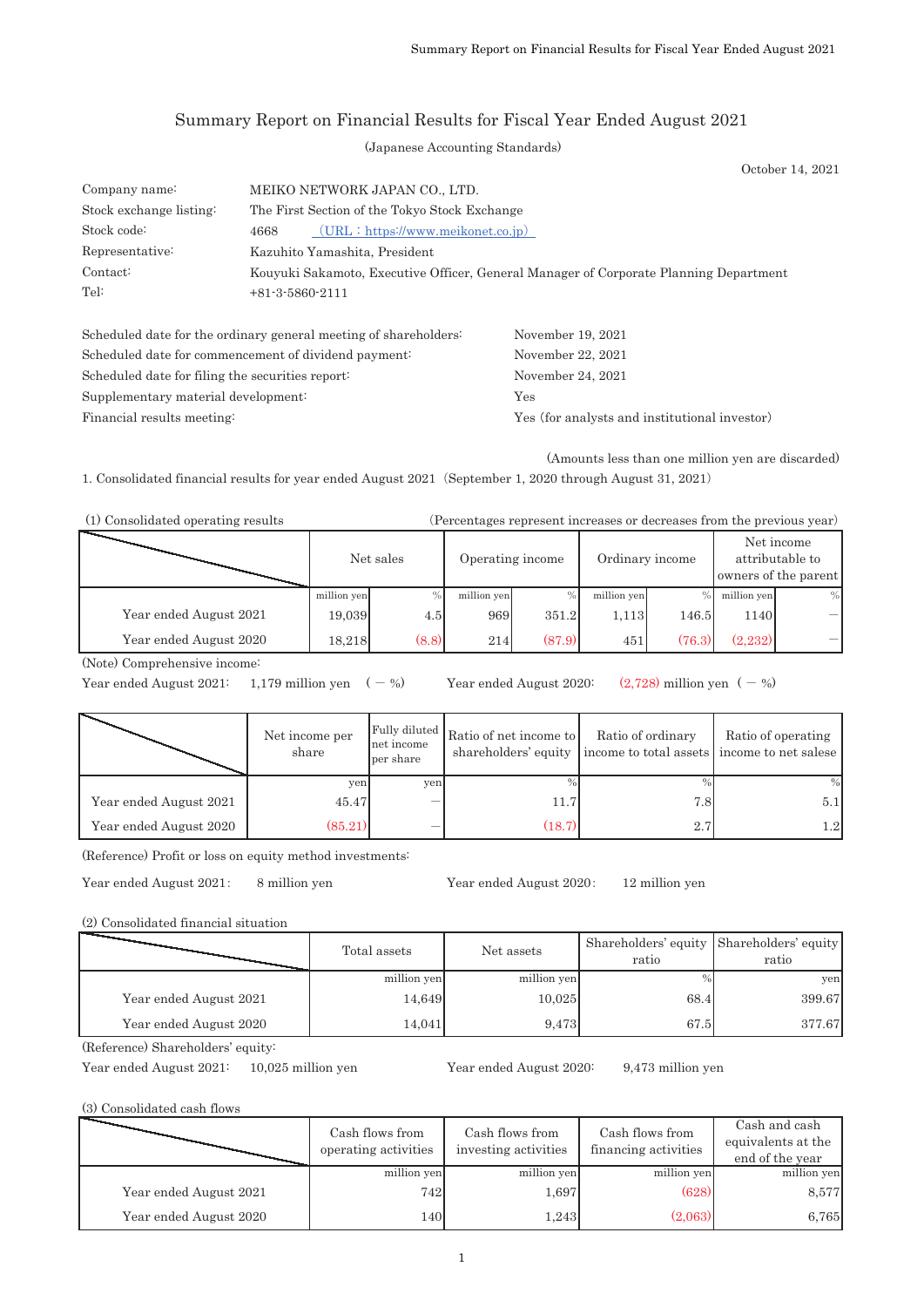2. Dividends

|                                       |                                |                                            | Yearly Dividends per share |                    |        | Ratio of                             |                                     |                                              |
|---------------------------------------|--------------------------------|--------------------------------------------|----------------------------|--------------------|--------|--------------------------------------|-------------------------------------|----------------------------------------------|
|                                       | End of the<br>first<br>quarter | End of the<br>second quarter third quarter | End of the                 | End of the<br>term | annual | Total<br>dividends<br>(for the year) | Payout ratio<br>(consolidate)<br>d) | dividends to<br>net assets<br>(consolidated) |
|                                       | yen                            | yen                                        | yen                        | yen                | yen    | million yen                          | $\%$                                | $\%$                                         |
| Year ended August 2021                |                                | 15.00                                      |                            | 15.00              | 30.00  | 774                                  |                                     | 6.5                                          |
| Year ended August 2020                |                                | 10.00                                      |                            | 10.00              | 20.00  | 504                                  | 44.0                                | 5.1                                          |
| Year ending August 2022<br>(estimate) |                                | 11.00                                      |                            | 11.00              | 22.00  |                                      | 83.6                                |                                              |

3. Forecast of consolidated financial results for fiscal year ending August 2022 (September 1, 2021 through August 31, 2022)

| (Percentages represent increases or decreases from the previous year for the full-year figures) |             |               |                  |                  |                 |               |                                                       |        |                                   |
|-------------------------------------------------------------------------------------------------|-------------|---------------|------------------|------------------|-----------------|---------------|-------------------------------------------------------|--------|-----------------------------------|
|                                                                                                 | Net sales   |               | Operating income |                  | Ordinary income |               | Net income<br>attributable to<br>owners of the parent |        | <b>Net</b><br>income<br>per share |
|                                                                                                 | million yen | $\frac{0}{0}$ | million yen      | $\frac{0}{0}$    | million yen     | $\frac{0}{0}$ | million yen                                           |        | yen                               |
| second quarter (comulative)                                                                     | 10.100      | 3.6           | 952              | 2.3              | 980             | (3.6)         | 590                                                   | (11.5) | 23.52                             |
| Full-year                                                                                       | 19,800      | 4.0           | 1.040            | 7.3 <sub>1</sub> | 1,100           | (1.2)         | 660                                                   | (42.1) | 26.31                             |

(Notes)

(1) Changes of important subsidiaries during the period

䚷䚷(changes of specific subsidiaries in accordance with changes in the scope of consolidation): None

#### (2) Changes in accounting policies and changes or restatement of accounting estimates

| (i) Changes in accounting policies caused by revision of accounting standards: | None |
|--------------------------------------------------------------------------------|------|
| $(i)$ Changes in accounting policies other than $(i)$ :                        | None |
| (iii) Changes in accounting estimates:                                         | None |
| $(iv)$ Restatement:                                                            | None |

#### (3) Number of outstanding issues (common stock)

- (i) Number of outstanding shares at the end of the period (including treasury stock)
	- Year ended August 2021: 27,803,600 shares
	- Year ended August 2020: 27,803,600 shares
- (ii) Number of shares of treasury stock at the end of the period:
	- Year ended August 2021 : 2,720,058 shares

Year ended August 2020: 2,,719,974 shares

(iii) Average number of shares during the period (accumulated consolidated quarter)

- Year ended August 2021 : 25,084,293 shares
- Year ended August 2020: 26,198,740 shares

\* The number of treasury stock at the end of the fiscal year includes the Company's shares held by the "Stock Granting Trust for Officers" (141,000 shares for the fiscal year ended August 31, 2021) and the Company's shares held by the "Stock Granting Trust for Employees" (121,000 shares for the fiscal year ended August 31, 2021).

In addition, shares of the Company held by the "Stock Granting Trust for Directors" (70,693 shares in the fiscal year ended August 31, 2021) and shares of the Company held by the "Stock Granting Trust for Employees" (60,666 shares in the fiscal year ended August 31, 2021) are included in the treasury stock deducted in the calculation of the average number of shares outstanding during the fiscal year.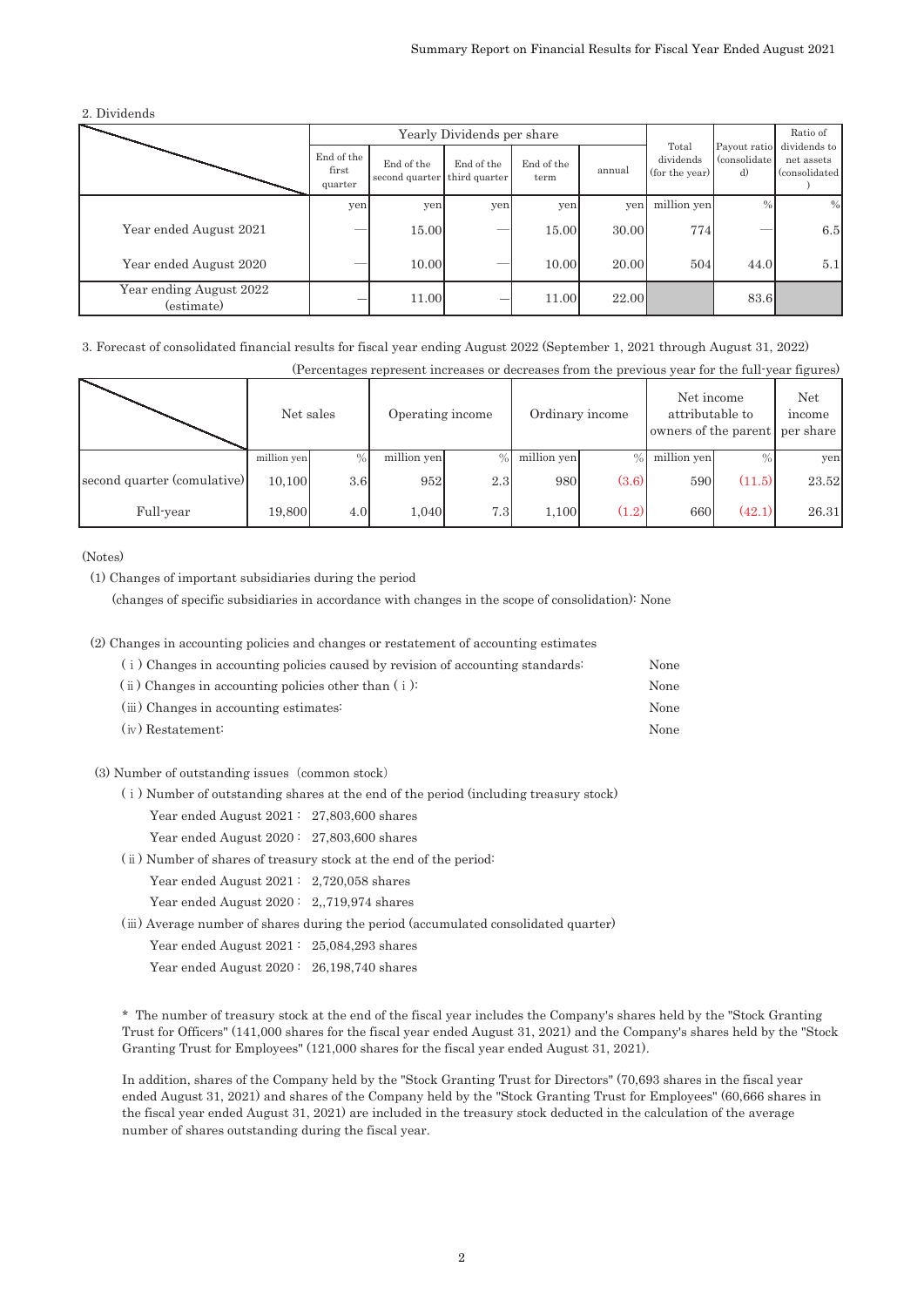#### (Reference) Overview of non-consolidated financial results

1. Non-consolidated financial results for fiscal year ended August 2021 (September 1, 2020 through August 31, 2021)

| (1) Non-consolidated operating results | (Percentages represent increases or decreases from the previous year) |               |                  |        |                 |        |             |      |
|----------------------------------------|-----------------------------------------------------------------------|---------------|------------------|--------|-----------------|--------|-------------|------|
|                                        | Net sales                                                             |               | Operating income |        | Ordinary income |        | Net income  |      |
|                                        | million yen                                                           | $\frac{0}{0}$ | million yen      | $\%$   | million yen     |        | million yen | $\%$ |
| Year ended August 2021                 | 12,770                                                                | 8.3           | 610              | 153.2  | 691             | 57.9   | 922         |      |
| Year ended August 2020                 | 11.796                                                                | (8.5)         | 241              | (84.5) | 438             | (71.3) | (1.673)     |      |

|                        | Net income per<br>share | Fully diluted net income<br>per share |
|------------------------|-------------------------|---------------------------------------|
|                        | yen                     | yen                                   |
| Year ended August 2021 | 36.76                   |                                       |
| Year ended August 2020 | (63.88)                 |                                       |

#### (2) Non-consolidated financial situation

|                        | Total assets | Net assets  | Shareholders' equity Shareholders' equity<br>ratio | ratio  |
|------------------------|--------------|-------------|----------------------------------------------------|--------|
|                        | million yen  | million yen | $\%$                                               | yen    |
| Year ended August 2021 | 12,451       | 10,119      | 81.3                                               | 403.43 |
| Year ended August 2020 | 11,871       | 9,790       | 82.5                                               | 390.30 |

(Reference) Shareholders' equity:

Year ended August 2021: 10,119 million yen Year ended August 2020: 9,790 million yen

ͤࠉThis financial summary falls outside the scope of quarterly review procedures.

䈜䚷Explanation of the appropriate use of the forecasts of financial results, and other noteworthy matters

Forward-looking statements in the document, such as earnings forecasts, are based on the information currently available and certain assumptions that the company thinks reasonable. Actual results may differ remarkably from the statements due to variety of different factors.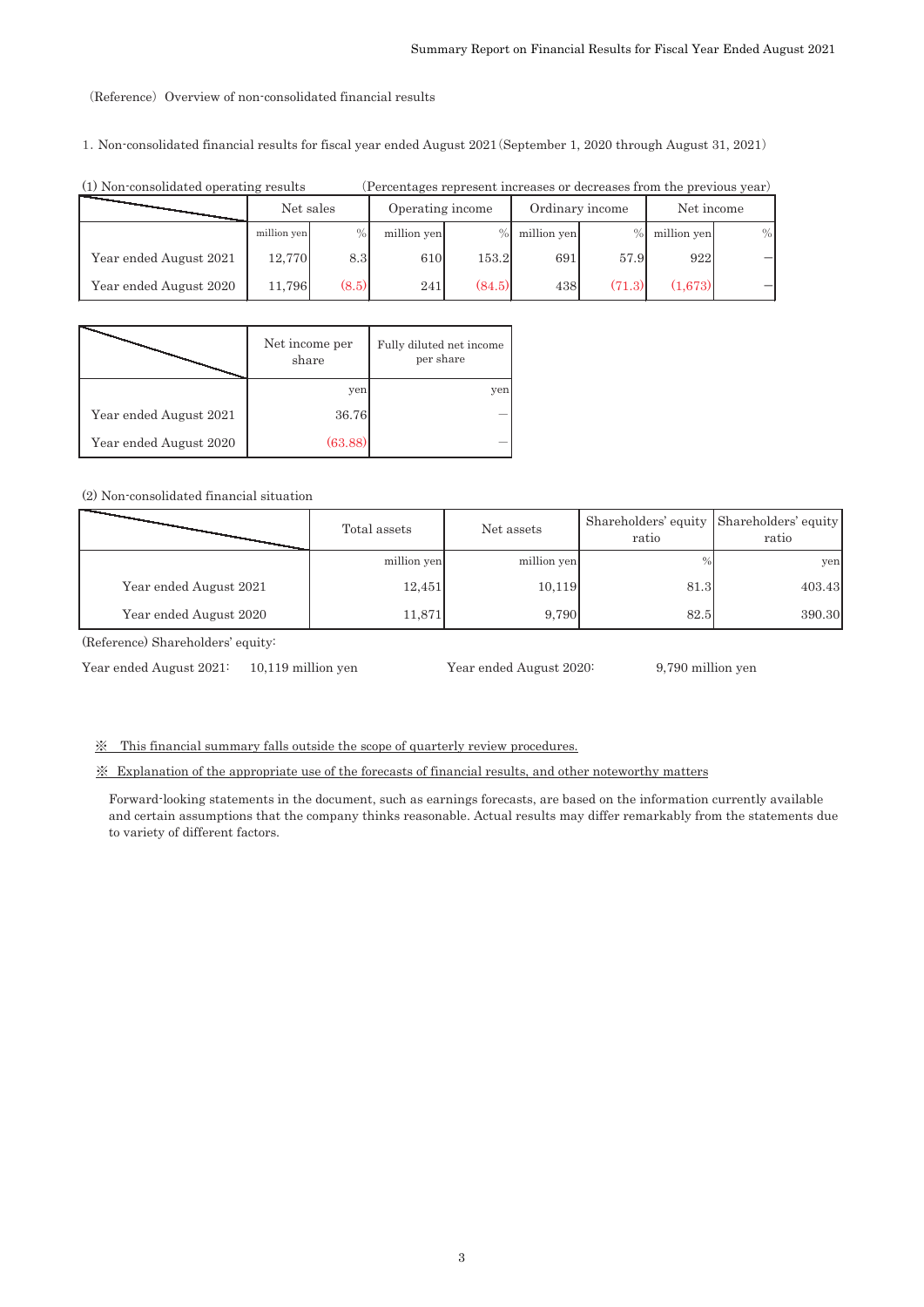| Term                                                                                  |                      | Year ended August 2020                 | Year ended August 2021 |                                              |  |
|---------------------------------------------------------------------------------------|----------------------|----------------------------------------|------------------------|----------------------------------------------|--|
|                                                                                       | August 31, 2020      | From September 1, 2019 to              |                        | From September 1, 2020 to<br>August 31, 2021 |  |
| <b>Fiscal Period</b>                                                                  | Operating<br>results | Same period of<br>the previous<br>year | Operating<br>results   | Same period of<br>the previous<br>year       |  |
| Number of Meiko Gijuku directly operated schools                                      | 244                  | $+23$                                  | 205                    | (39)                                         |  |
| Number of Meiko Gijuku directly operated schools<br>(MAXIS)                           | 94                   | $+2$                                   | 93                     | (1)                                          |  |
| Number of Meiko Gijuku directly operated schools<br>(KLINE)                           | 41                   |                                        | 41                     |                                              |  |
| Number of Meiko Gijuku directly operated schools ※3<br>(KMG)                          | 42                   | (1)                                    | 42                     |                                              |  |
| Number of Meiko Gijuku directly operated schools<br>(One link)                        |                      |                                        | 20                     | $+20$                                        |  |
| Number of Meiko Gijuku directly operated schools                                      | 421                  | $+24$                                  | 401                    | (20)                                         |  |
| Number of Meiko Gijuku franchised schools                                             | 1,441                | (99)                                   | 1,366                  | (75)                                         |  |
| Total number of Meiko Gijuku schools                                                  | 1,862                | (75)                                   | 1,767                  | (95)                                         |  |
| Number of registered students of Meiko Gijuku directly<br>operated schools            | 14,961               | (611)                                  | 15,002                 | $+41$                                        |  |
| Number of registered students of Meiko Gijuku directly<br>operated schools (MAXIS)    | 6,613                | (208)                                  | 7,007                  | $+394$                                       |  |
| Number of registered students of Meiko Gijuku directly<br>operated schools (KLINE)    | 2,657                | (77)                                   | 2,952                  | $+295$                                       |  |
| Number of registered students of Meiko Gijuku directly<br>operated schools (KMG) ※3   | 2,086                | (217)                                  | 2,228                  | $+142$                                       |  |
| Number of registered students of Meiko Gijuku directly<br>operated schools (One link) |                      |                                        | 885                    | $+885$                                       |  |
| Number of registered students of Meiko Gijuku directly<br>operated schools            | 26,317               | (1,113)                                | 28,074                 | $+1,757$                                     |  |
| Number of registered students of Meiko Gijuku franchised<br>schools                   | 74,956               | (10, 695)                              | 74,377                 | (579)                                        |  |
| Total number of registered students of Meiko Gijuku schools                           | 101,273              | (11,808)                               | 102,451                | $+1,178$                                     |  |
| Sales from Meiko Gijuku directly operated schools<br>(million yen)                    | 10,297               | (342)                                  | 11,557                 | $+1,260$                                     |  |
| Sales from Meiko Gijuku franchised schools *1<br>(million yen)                        | 4,349                | (685)                                  | 4,505                  | $+155$                                       |  |
| Sales from Japanese language schools<br>(million yen)                                 | 1,156                | (205)                                  | 840                    | (315)                                        |  |
| (million yen)<br>Sales from others                                                    | 2,414                | (516)                                  | 2,135                  | (278)                                        |  |
| <b>Total Sales</b><br>(million yen)                                                   | 18,218               | (1,749)                                | 19,039                 | $+821$                                       |  |
| Sales from Meiko Gijuku directly operated schools<br>(million yen)                    | 10,297               | (342)                                  | 11,557                 | $+1,260$                                     |  |
| System-wide sales from Meiko Gijuku franchised<br>(million yen)<br>schools            | 26.386               | (3,384)                                | 25,976                 | (409)                                        |  |
| Total system-wide sales from Meiko Gijuku schools *2<br>(million yen)                 | 36,684               | (3,726)                                | 37,534                 | $+850$                                       |  |

| (Reference) Trend of numbers of Meiko Gijuku schools and registered students and system wide sales |  |  |  |  |  |  |
|----------------------------------------------------------------------------------------------------|--|--|--|--|--|--|
|                                                                                                    |  |  |  |  |  |  |
|                                                                                                    |  |  |  |  |  |  |

䈜1 Sales from Meiko Gijuku franchised schools represent royalty revenues and sales of products.

䈜2 Total system-wide sales from Meiko Gijuku schools represent the sum of total sales of Meiko Gijuku directly operated schools, including tuition, materials fees, and examination fees, and the total sales of Meiko Gijuku franchised schools, including tuition. Materials fees and examination fees of franchised schools are excluded.

䈜3 K.M.G Corporation Co., Ltd is called KMG for short. The company has changed its name to TOMONI Co., Ltd. as of September 1, 2021.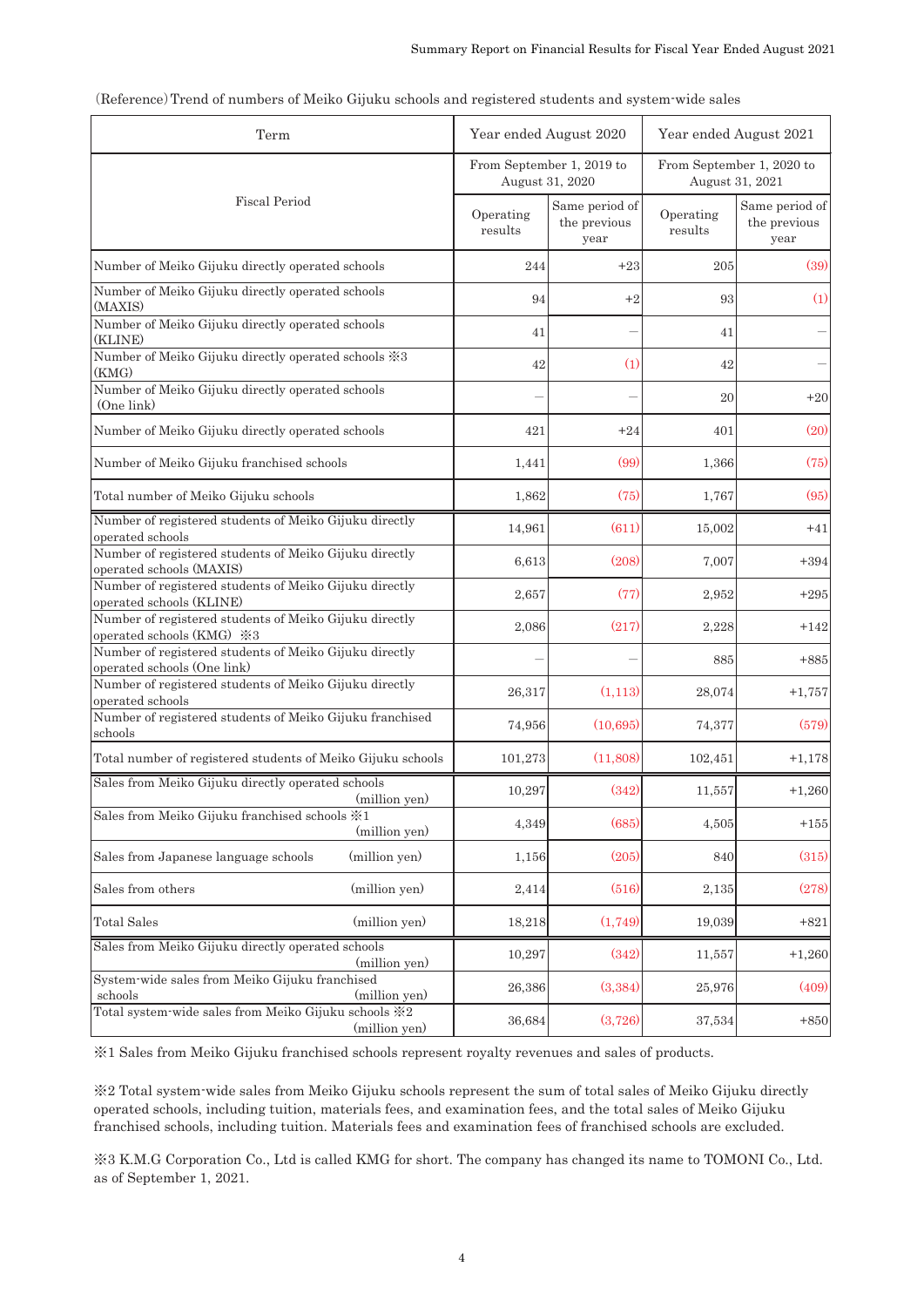## Summary of consolidated financial statements

(1) Consolidated balance sheets

|                                     |                   | (Million yen)     |
|-------------------------------------|-------------------|-------------------|
|                                     | Year ended August | Year ended August |
|                                     | 31, 2020          | 31, 2021          |
| Assets                              |                   |                   |
| Current assets                      |                   |                   |
| Cash and deposits                   | 7,015             | 8,727             |
| Accounts receivable - trade         | 845               | 767               |
| Securities                          | 300               | 200               |
| Merchandise                         | 137               | 114               |
| Work in process                     | 11                | 13                |
| Supplies                            | 7                 | 7                 |
| Advance payments · trade            | 14                | 19                |
| Prepaid expenses                    | 279               | 303               |
| Other                               | 282               | 322               |
| Allowance for doubtful accounts     | (46)              | (33)              |
| Total current assets                | 8,848             | 10,441            |
| Non-current assets                  |                   |                   |
| Property, plant and equipment       |                   |                   |
| Buildings and structures            | 1,508             | 1,145             |
| Accumulated depreciation            | (789)             | (676)             |
| Buildings and structures, net       | 719               | 469               |
| Tools, furniture and fixtures       | 350               | 375               |
| Accumulated depreciation            | (321)             | (322)             |
| Tools, furniture and fixtures, net  | 28                | $52\,$            |
| Land                                | 385               | $\boldsymbol{0}$  |
| Leased assets                       | 10                | 10                |
| Accumulated depreciation            | (0)               | (1)               |
| Leased assets, net                  | 9                 | 8                 |
| Total property, plant and equipment | 1,142             | 531               |
| Intangible assets                   |                   |                   |
| Goodwill                            | 277               | 203               |
| Software                            | 255               | 190               |
| Software in progress                | 8                 | $\overline{4}$    |
| Telephone subscription right        | 4                 | 4                 |
| Total intangible assets             | 545               | 402               |
| Investments and other assets        |                   |                   |
| Investment securities               | 2,120             | 2,022             |
| Long-term prepaid expenses          | 41                | 42                |
| Deferred tax assets                 | 198               | 226               |
| Leasehold and guarantee deposits    | 1,006             | 942               |
| Long-term time deposits             | 100               |                   |
| Other                               | 37                | 40                |
| Total investments and other assets  | 3,504             | 3,274             |
| Total non-current assets            | 5,192             | 4,207             |
| Total assets                        | 14,041            | 14,649            |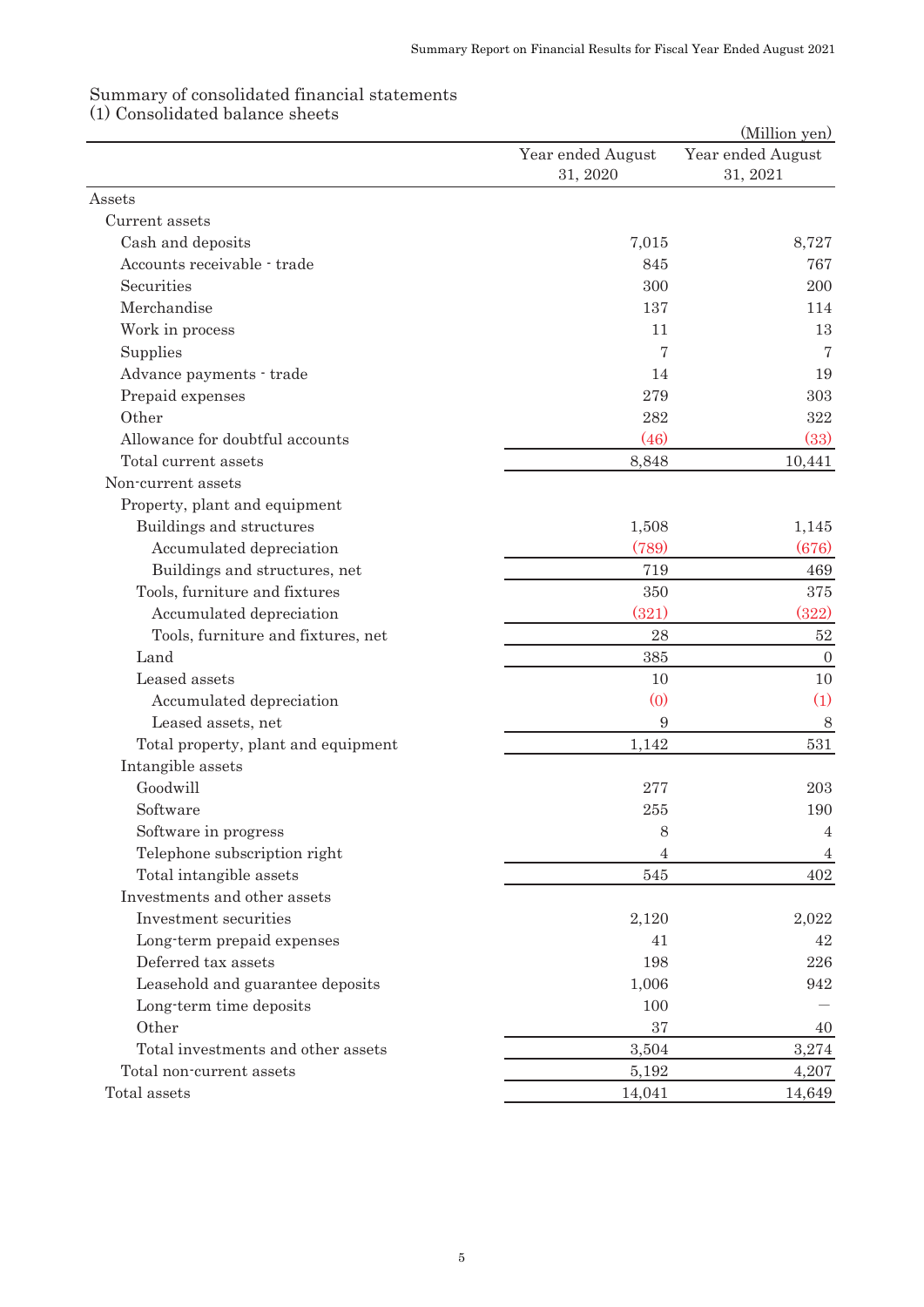|                                                               |                               | (Million yen)                 |
|---------------------------------------------------------------|-------------------------------|-------------------------------|
|                                                               | Year ended August<br>31, 2020 | Year ended August<br>31, 2021 |
| Liabilities                                                   |                               |                               |
| Current liabilities                                           |                               |                               |
| Accounts payable - trade                                      | 119                           | 119                           |
| Accounts payable · other                                      | 134                           | 102                           |
| Accrued expenses                                              | 1,055                         | 1,139                         |
| Income taxes payable                                          | 287                           | 427                           |
| Accrued consumption taxes                                     | 198                           | 331                           |
| Advances received                                             | 1,537                         | 1,242                         |
| Lease obligations                                             | 1                             | $\mathbf{1}$                  |
| Deposits received                                             | 45                            | 54                            |
| Provision for bonuses                                         | 423                           | 404                           |
| Other                                                         | 43                            | 51                            |
| Total current liabilities                                     | 3,847                         | 3,876                         |
| Non-current liabilities                                       |                               |                               |
| Retirement benefit liability                                  | 104                           | 111                           |
| Provision for share awards for directors (and other officers) |                               | 11                            |
| Provision for share awards                                    |                               | 34                            |
| Long-term accounts payable-other to employees                 | 108                           | 104                           |
| Long-term accounts payable-other to officers                  | 117                           | 117                           |
| Deferred tax liabilities                                      | 32                            | 18                            |
| Lease obligations                                             | 9                             | 7                             |
| Asset retirement obligations                                  | 346                           | 339                           |
| Long-term guarantee deposits                                  | 1                             | $\mathbf{1}$                  |
| Total non-current liabilities                                 | 720                           | 747                           |
| Total liabilities                                             | 4,568                         | 4,624                         |
| Net assets                                                    |                               |                               |
| Shareholders' equity                                          |                               |                               |
| Share capital                                                 | 972                           | 972                           |
| Capital surplus                                               | 909                           | 909                           |
| Retained earnings                                             | 10,140                        | 10,529                        |
| Treasury shares                                               | (2,903)                       | (2,779)                       |
| Total shareholders' equity                                    | 9,119                         | 9,632                         |
| Accumulated other comprehensive income                        |                               |                               |
| Valuation difference on available for sale securities         | 342                           | 377                           |
| Foreign currency translation adjustment                       | 11                            | 15                            |
| Total accumulated other comprehensive income                  | 354                           | 392                           |
| Total net assets                                              | 9,473                         | 10,025                        |
| Total liabilities and net assets                              | 14,041                        | 14,649                        |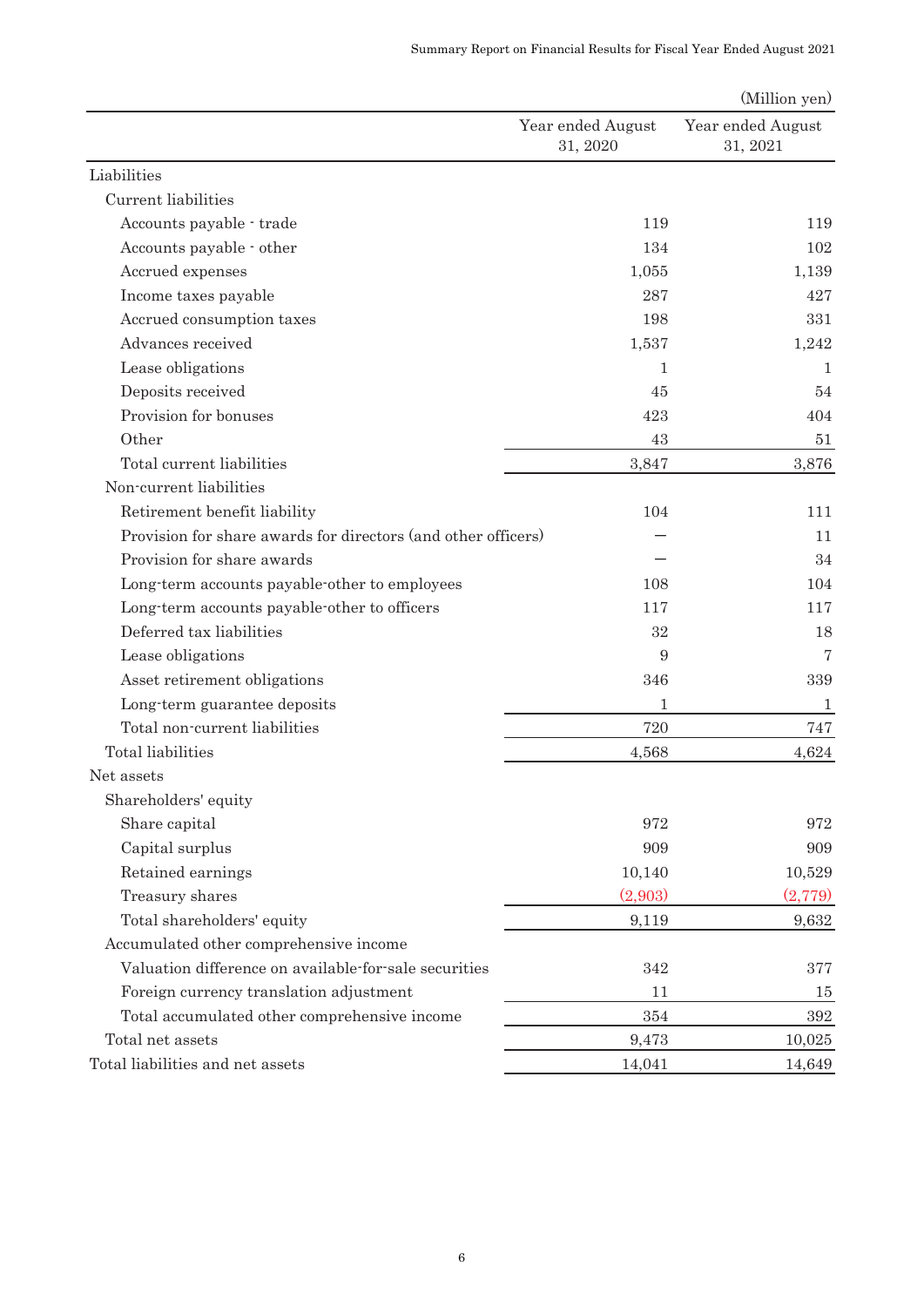# (2) Consolidated statements of income and comprehensive income

|                                                               |                   | (Million yen)                                                       |
|---------------------------------------------------------------|-------------------|---------------------------------------------------------------------|
|                                                               | From September 1, | From September 1,<br>2019 to August 31,2020 2020 to August 31, 2021 |
| Net sales                                                     | 18,218            | 19,039                                                              |
| Cost of sales                                                 | 13,816            | 13,912                                                              |
| Gross profit                                                  | 4,401             | 5,126                                                               |
| Selling, general and administrative expenses                  |                   |                                                                     |
| Advertising expenses                                          | 405               | 473                                                                 |
| Promotion expenses                                            | 1,108             | 1,505                                                               |
| Provision of allowance for doubtful accounts                  | 19                | 7                                                                   |
| Remuneration for directors (and other officers)               | 297               | 287                                                                 |
| Salaries and allowances                                       | 415               | 377                                                                 |
| Bonuses                                                       | 37                | 25                                                                  |
| Provision for bonuses                                         | 57                | 44                                                                  |
| Retirement benefit expenses                                   | 10                | $\overline{7}$                                                      |
| Provision for share awards for directors (and other officers) |                   | 11                                                                  |
| Provision for share awards                                    |                   | $\overline{4}$                                                      |
| Commission expenses                                           | 270               | 320                                                                 |
| Depreciation                                                  | 30                | 29                                                                  |
| Rent expenses                                                 | 344               | 267                                                                 |
| Amortization of goodwill                                      | 472               | 74                                                                  |
| Other                                                         | 718               | 721                                                                 |
| Total selling, general and administrative expenses            | 4,187             | 4,157                                                               |
| Operating profit                                              | 214               | 969                                                                 |
| Non-operating income                                          |                   |                                                                     |
| Interest income                                               | 16                | 13                                                                  |
| Dividend income                                               | 45                | $22\,$                                                              |
| Share of profit of entities accounted for using equity method | 12                | 8                                                                   |
| Rental income                                                 | 20                | 18                                                                  |
| Reversal of allowance for doubtful accounts                   | 74                | 17                                                                  |
| Subsidy income                                                | 55                | 57                                                                  |
| Other                                                         | 24                | 19                                                                  |
| Total non-operating income                                    | 249               | 157                                                                 |
| Non-operating expenses                                        |                   |                                                                     |
| Interest expenses                                             | 1                 | 1                                                                   |
| Commission for purchase of treasury shares                    | 3                 |                                                                     |
| Rental expenses                                               | 6                 | 4                                                                   |
| Loss on cancellation of leases                                |                   | $\bf 5$                                                             |
| Other                                                         | 1                 | $\boldsymbol{0}$                                                    |
| Total non-operating expenses                                  | 12                | 12                                                                  |
| Ordinary profit                                               | 451               | 1,113                                                               |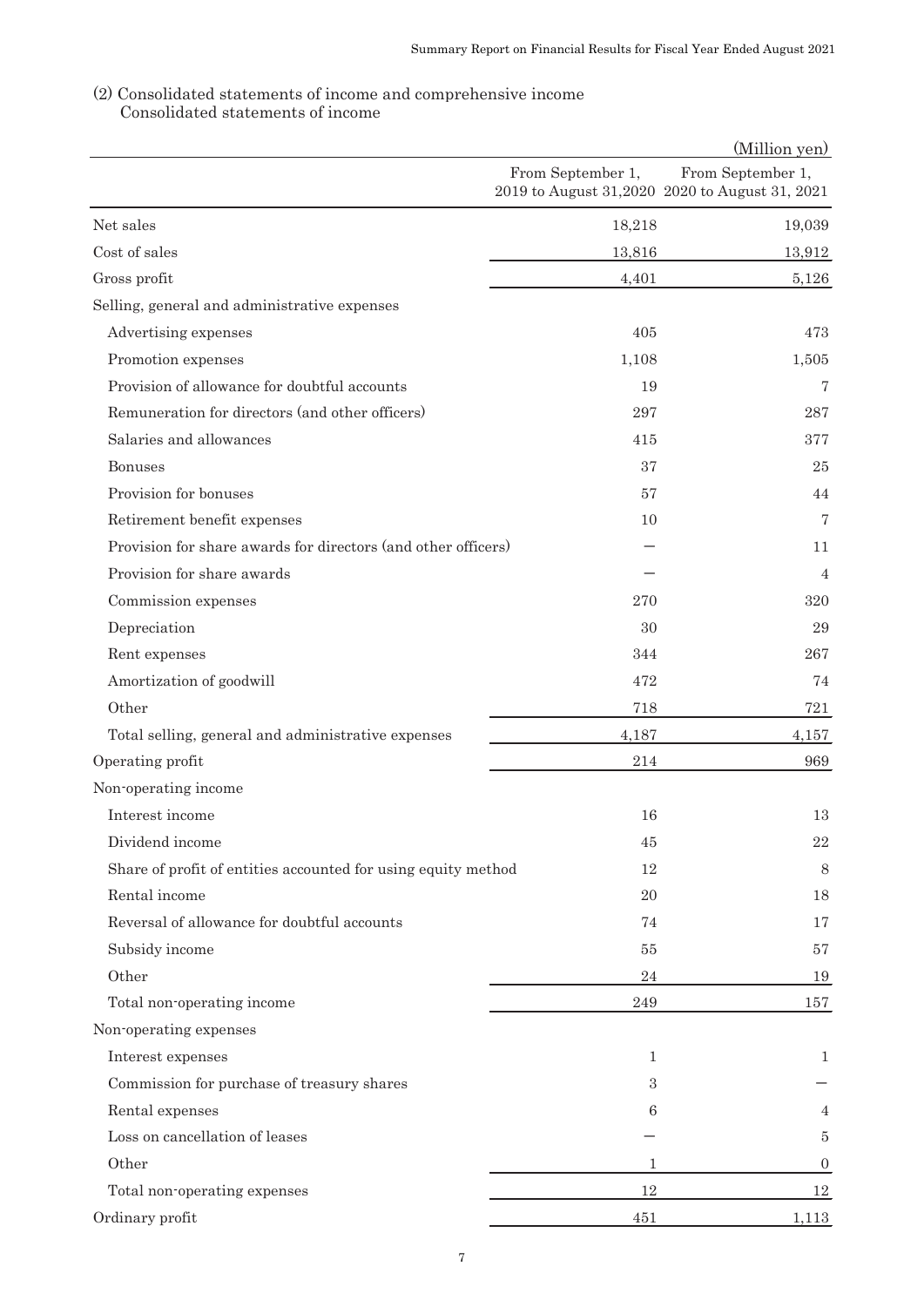| (Million yen) |  |
|---------------|--|
|---------------|--|

|                                                       | From September 1, | From September 1,<br>2019 to August 31,2020 2020 to August 31, 2021 |
|-------------------------------------------------------|-------------------|---------------------------------------------------------------------|
| Extraordinary income                                  |                   |                                                                     |
| Gain on sale of property, plant and equipment         |                   | 531                                                                 |
| Gain on sale of investment securities                 | 994               | 164                                                                 |
| Total extraordinary income                            | 994               | 696                                                                 |
| Extraordinary losses                                  |                   |                                                                     |
| Loss on change in equity                              |                   | 1                                                                   |
| Loss on retirement of property, plant and equipment   | 8                 | 11                                                                  |
| Loss on valuation of investment securities            | 468               |                                                                     |
| Loss on sale of shares of subsidiaries and associates | 53                |                                                                     |
| Loss on withdrawal from business                      |                   | 41                                                                  |
| Impairment losses                                     | 2,453             | 11                                                                  |
| Total extraordinary losses                            | 2,983             | 65                                                                  |
| Profit (loss) before income taxes                     | (1,537)           | 1,744                                                               |
| Income taxes - current                                | 659               | 660                                                                 |
| Income taxes - deferred                               | 41                | (56)                                                                |
| Total income taxes                                    | 701               | 604                                                                 |
| Profit (loss)                                         | (2,238)           | 1,140                                                               |
| Loss attributable to non-controlling interests        | $\left(6\right)$  |                                                                     |
| Profit (loss) attributable to owners of parent        | (2,232)           | 1,140                                                               |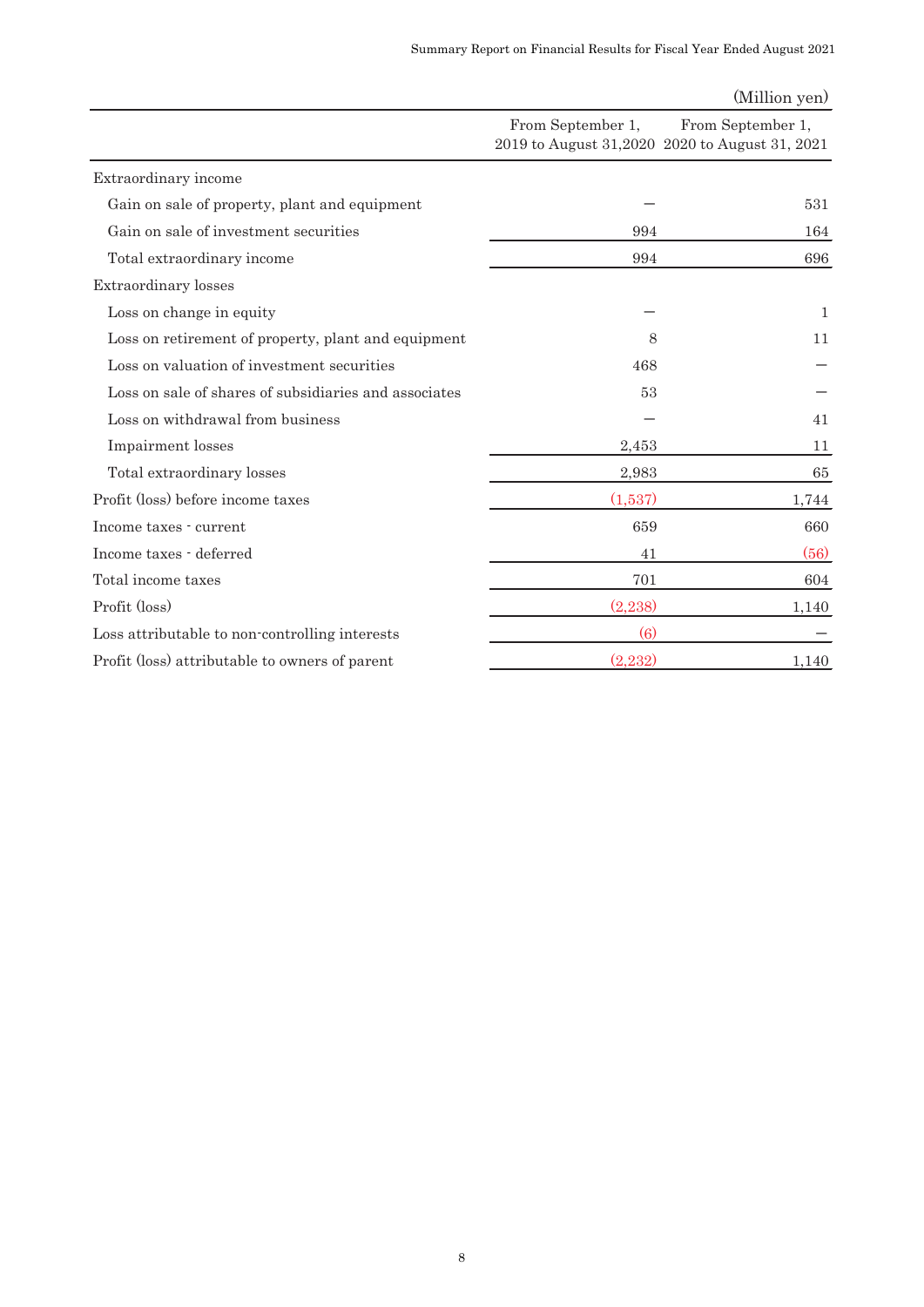## Consolidated statements of comprehensive income

# (Million yen) Profit  $(2,238)$  1,140 Other comprehensive income Valuation difference on available-for-sale securities (488) (488) 34 Share of other comprehensive income of entities accounted for using equity method (1) 3 Total other comprehensive income (489) 38 Comprehensive income  $(2,728)$  1,179 Comprehensive income attributable to Comprehensive income attributable to owners of  $p$ arent  $(2,721)$  1,179 Comprehensive income attributable to noncomprehensive income attributable to non (7)  $(7)$ From September 1, 2019 From September 1, 2020 to August 31, 2020 to August 31, 2021

9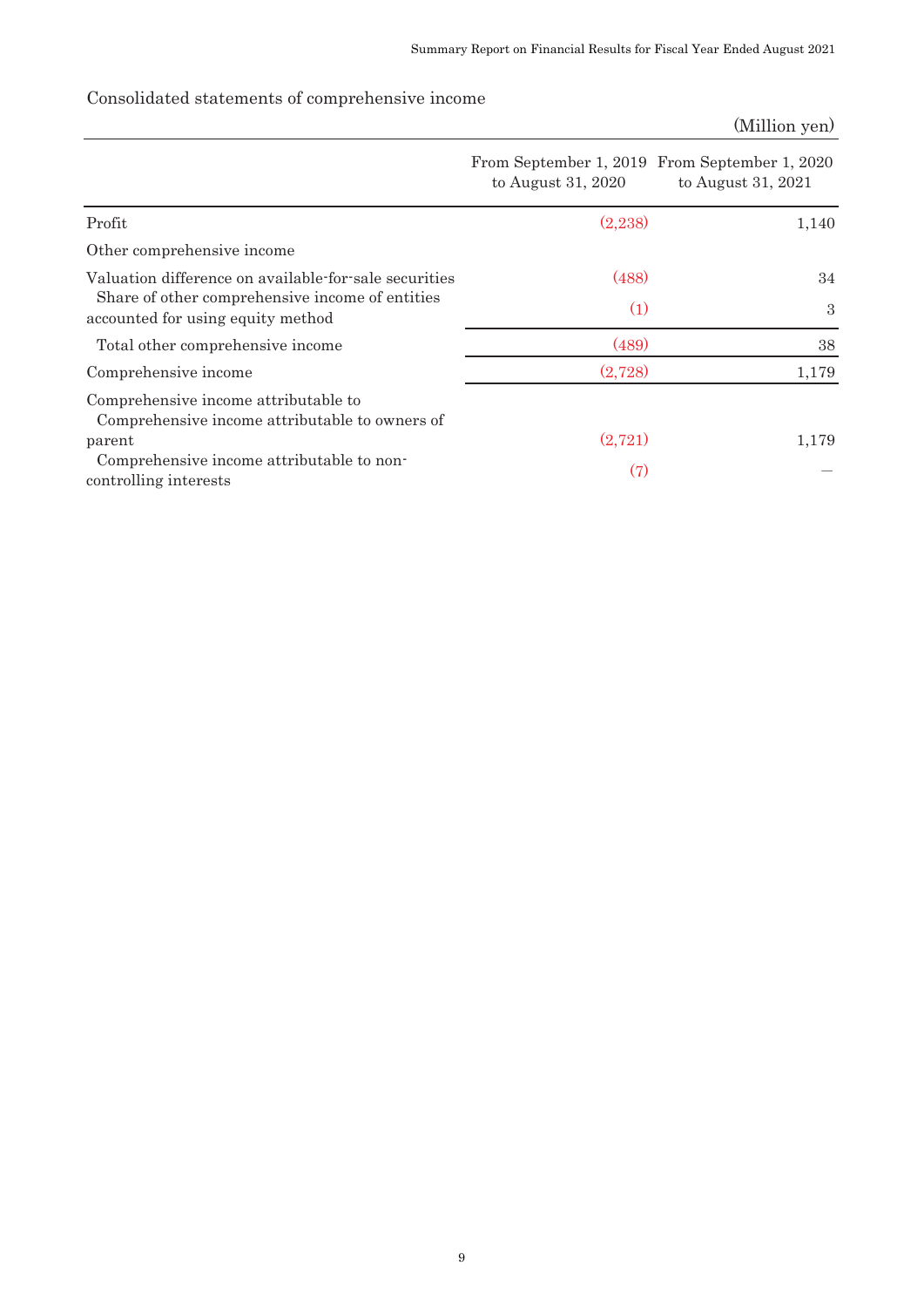# (3) Consolidated statement of change in shareholder's equity

Previous consolidated fiscal year (From September 1, 2019 to August 31, 2020)

|                                                         |               |                      |                      |                 | (million yen)                    |  |  |
|---------------------------------------------------------|---------------|----------------------|----------------------|-----------------|----------------------------------|--|--|
|                                                         |               | Shareholder's equity |                      |                 |                                  |  |  |
|                                                         | Share capital | Capital surplus      | Retained<br>earnings | Treasury shares | Total<br>shareholders'<br>equity |  |  |
| Balance at beginning of period                          | 972           | 909                  | 13,317               | (1,643)         | 13,556                           |  |  |
| Changes during period                                   |               |                      |                      |                 |                                  |  |  |
| Dividends of surplus                                    |               |                      | (796)                |                 | (796)                            |  |  |
| Profit (loss) attributable to owners<br>of parent       |               |                      | (2,232)              |                 | (2,232)                          |  |  |
| Purchase of treasury shares                             |               |                      |                      | (1,259)         | (1,259)                          |  |  |
| Change in scope of consolidation                        |               |                      | (148)                |                 | (148)                            |  |  |
| Disposal of treasury shares                             |               |                      |                      |                 |                                  |  |  |
| Net changes in items other than<br>shareholders' equity |               |                      |                      |                 |                                  |  |  |
| Total changes during period                             |               |                      | (3,177)              | (1,259)         | (4, 436)                         |  |  |
| Balance at end of period                                | 972           | 909                  | 10,140               | (2,903)         | 9,119                            |  |  |

|                                                         |                                                                | Accumulated other comprehensive income        |                                                       |                              |                  |
|---------------------------------------------------------|----------------------------------------------------------------|-----------------------------------------------|-------------------------------------------------------|------------------------------|------------------|
|                                                         | Valuation<br>difference on<br>available-for-sale<br>securities | Foreign currency<br>translation<br>adjustment | Total accumulated<br>other<br>comprehensive<br>income | Non-controlling<br>interests | Total net assets |
| Balance at beginning of period                          | 830                                                            | 12                                            | 843                                                   | 15                           | 14,414           |
| Changes during period                                   |                                                                |                                               |                                                       |                              |                  |
| Dividends of surplus                                    |                                                                |                                               |                                                       |                              | (796)            |
| Profit (loss) attributable to owners<br>of parent       |                                                                |                                               |                                                       |                              | (2,232)          |
| Purchase of treasury shares                             |                                                                |                                               |                                                       |                              | (1,259)          |
| Change in scope of consolidation                        |                                                                |                                               |                                                       |                              | (148)            |
| Disposal of treasury shares                             |                                                                |                                               |                                                       |                              |                  |
| Net changes in items other than<br>shareholders' equity | (488)                                                          | (1)                                           | (489)                                                 | (15)                         | (504)            |
| Total changes during period                             | (488)                                                          | (1)                                           | (489)                                                 | (15)                         | (4, 941)         |
| Balance at end of period                                | 342                                                            | 11                                            | 354                                                   |                              | 9,473            |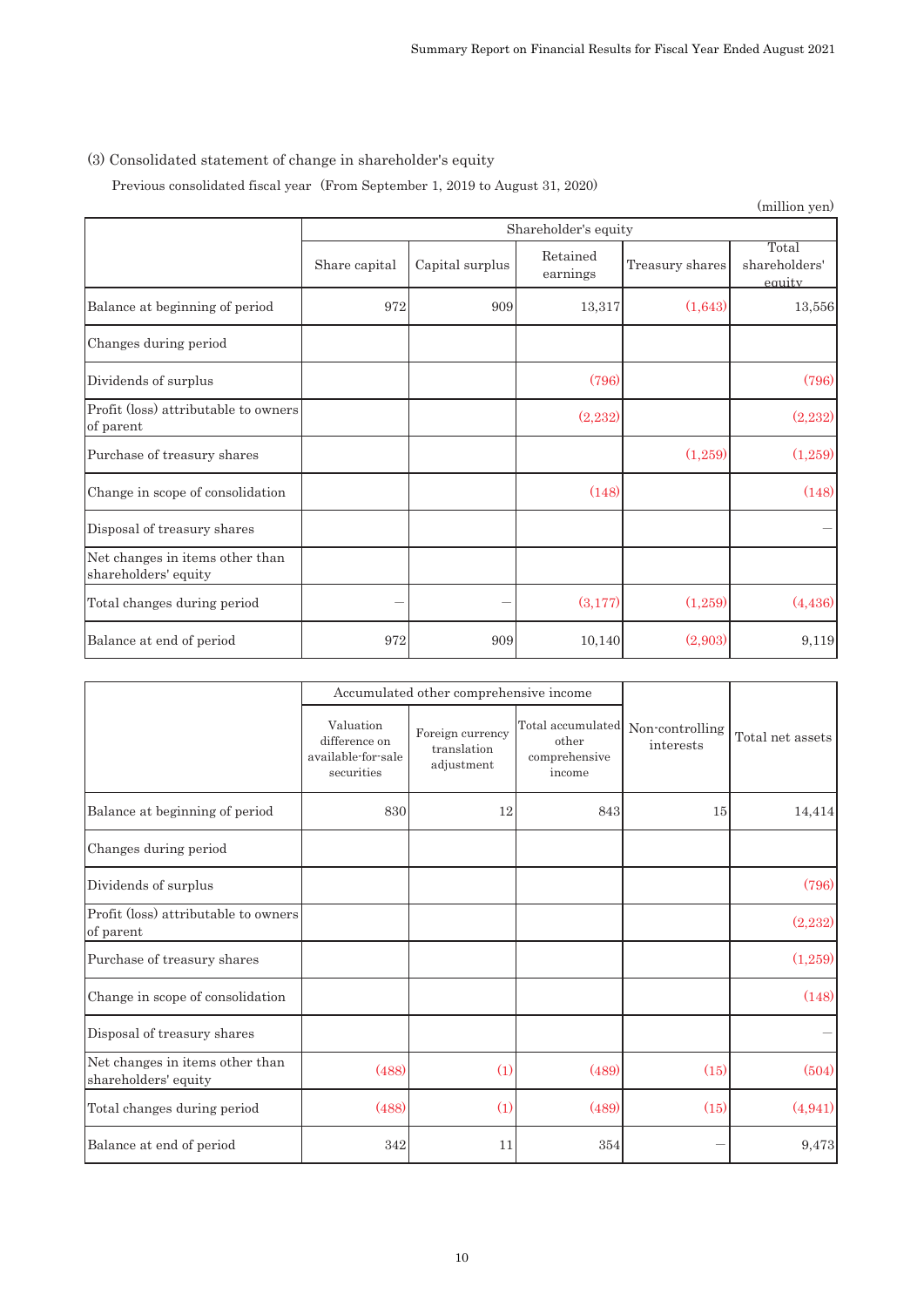Current consolidated fiscal year (From September 1, 2020 to August 31, 2021)

|                                                         |               |                      |                      |                 | (million yen)                    |  |  |
|---------------------------------------------------------|---------------|----------------------|----------------------|-----------------|----------------------------------|--|--|
|                                                         |               | Shareholder's equity |                      |                 |                                  |  |  |
|                                                         | Share capital | Capital surplus      | Retained<br>earnings | Treasury shares | Total<br>shareholders'<br>equity |  |  |
| Balance at beginning of period                          | 972           | 909                  | 10,140               | (2,903)         | 9,119                            |  |  |
| Changes during period                                   |               |                      |                      |                 |                                  |  |  |
| Dividends of surplus                                    |               |                      | (627)                |                 | (627)                            |  |  |
| Profit (loss) attributable to owners<br>of parent       |               |                      | 1,140                |                 | 1,140                            |  |  |
| Purchase of treasury shares                             |               |                      |                      | (155)           | (155)                            |  |  |
| Change in scope of consolidation                        |               |                      |                      |                 |                                  |  |  |
| Disposal of treasury shares                             |               |                      | (124)                | 279             | 155                              |  |  |
| Net changes in items other than<br>shareholders' equity |               |                      |                      |                 |                                  |  |  |
| Total changes during period                             |               |                      | 389                  | 124             | 513                              |  |  |
| Balance at end of period                                | 972           | 909                  | 10,529               | (2,779)         | 9,632                            |  |  |

|                                                         |                                                                | Accumulated other comprehensive income        |                                                                       |           |                  |
|---------------------------------------------------------|----------------------------------------------------------------|-----------------------------------------------|-----------------------------------------------------------------------|-----------|------------------|
|                                                         | Valuation<br>difference on<br>available-for-sale<br>securities | Foreign currency<br>translation<br>adjustment | Total accumulated Non-controlling<br>other<br>comprehensive<br>income | interests | Total net assets |
| Balance at beginning of period                          | 342                                                            | 11                                            | 354                                                                   |           | 9,473            |
| Changes during period                                   |                                                                |                                               |                                                                       |           |                  |
| Dividends of surplus                                    |                                                                |                                               |                                                                       |           | (627)            |
| Profit (loss) attributable to owners<br>of parent       |                                                                |                                               |                                                                       |           | 1,140            |
| Purchase of treasury shares                             |                                                                |                                               |                                                                       |           | (155)            |
| Change in scope of consolidation                        |                                                                |                                               |                                                                       |           |                  |
| Disposal of treasury shares                             |                                                                |                                               |                                                                       |           | 155              |
| Net changes in items other than<br>shareholders' equity | 34                                                             | 3                                             | 38                                                                    |           | $38\,$           |
| Total changes during period                             | $34\,$                                                         | 3                                             | 38                                                                    |           | 552              |
| Balance at end of period                                | 377                                                            | 15                                            | 392                                                                   |           | 10,025           |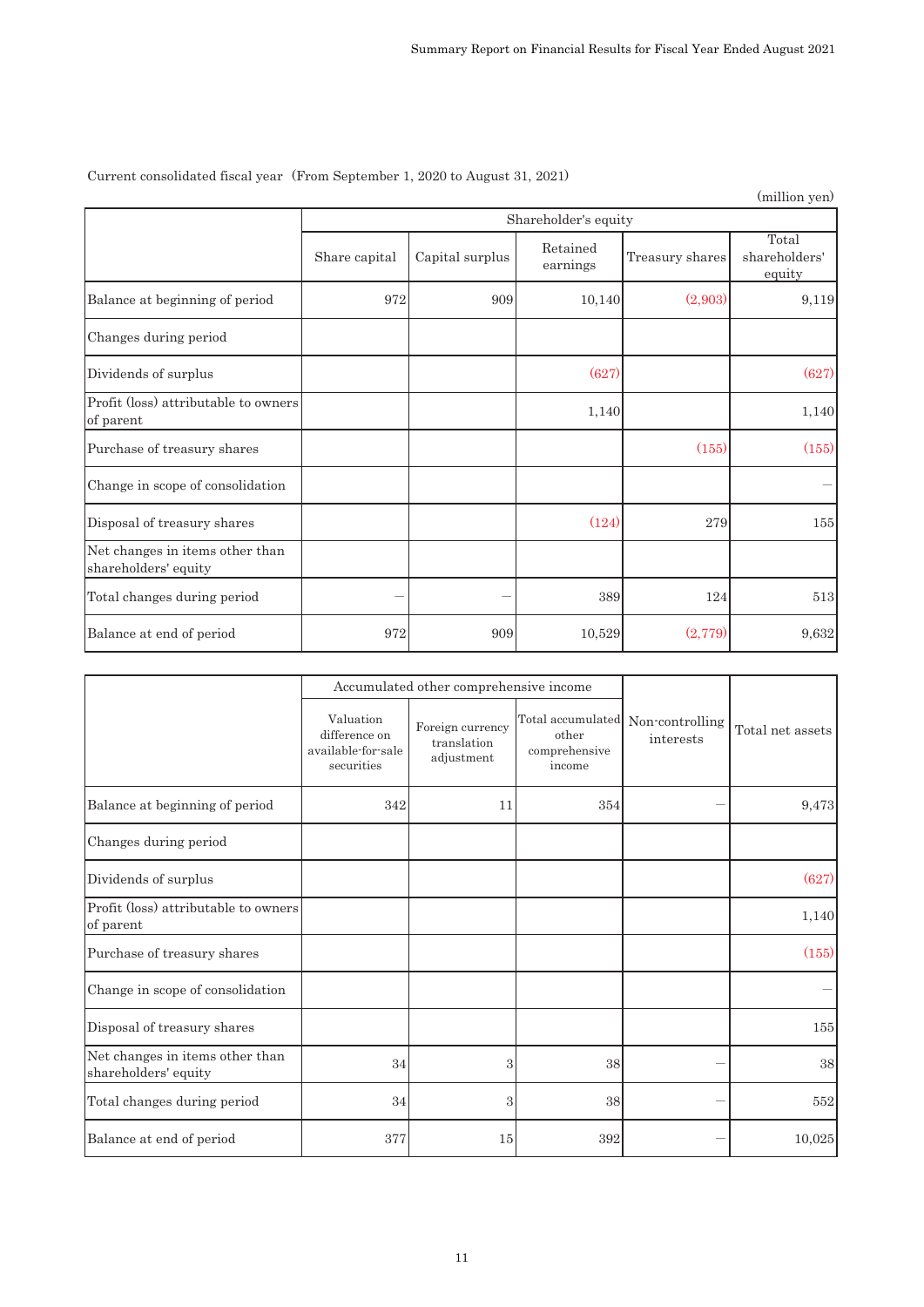|                                                                                         |                               | (Million yen)                 |
|-----------------------------------------------------------------------------------------|-------------------------------|-------------------------------|
|                                                                                         | Year ended August<br>31, 2020 | Year ended August<br>31, 2021 |
| Cash flows from operating activities                                                    |                               |                               |
| Profit (loss) before income taxes                                                       | (1,537)                       | 1,744                         |
| Depreciation                                                                            | 195                           | 162                           |
| Impairment losses                                                                       | 2,453                         | 11                            |
| Amortization of intangible assets                                                       | 64                            | $\overline{5}$                |
| Amortization of goodwill                                                                | 472                           | 74                            |
| Increase (decrease) in allowance for doubtful accounts                                  | (74)                          | (12)                          |
| Increase (decrease) in provision for bonuses                                            | 75                            | (19)                          |
| Increase (decrease) in retirement benefit liability                                     | 10                            | 6                             |
| Increase (decrease) in provision for share awards for<br>directors (and other officers) |                               | 11                            |
| Increase (decrease) in provision for share awards                                       |                               | 34                            |
| Loss (gain) on valuation of investment securities                                       | 468                           |                               |
| Loss (gain) on sale of investment securities                                            | (994)                         | (164)                         |
| Loss (gain) on sale of shares of subsidiaries and associates                            | 53                            |                               |
| Interest and dividend income                                                            | (62)                          | (36)                          |
| Subsidy income                                                                          | (55)                          | (57)                          |
| Interest expenses                                                                       | 1                             | $\mathbf{1}$                  |
| Share of loss (profit) of entities accounted for using equity metho                     | (12)                          | (8)                           |
| Loss (gain) on change in equity                                                         |                               | $\mathbf{1}$                  |
| Rental income                                                                           | (20)                          | (18)                          |
| Rent expenses                                                                           | 6                             | 4                             |
| Loss (gain) on sale of property, plant and equipment                                    |                               | (531)                         |
| Loss on retirement of property, plant and equipment                                     | 8                             | 11                            |
| Decrease (increase) in trade receivables                                                | 241                           | 78                            |
| Decrease (increase) in inventories                                                      | (8)                           | 21                            |
| Increase (decrease) in trade payables                                                   | (37)                          | $\overline{0}$                |
| Increase (decrease) in accrued consumption taxes                                        | 26                            | 133                           |
| Increase (decrease) in accrued expenses                                                 | (76)                          | 86                            |
| Decrease (increase) in other assets                                                     | (99)                          | (91)                          |
| Increase (decrease) in other liabilities                                                | (37)                          | (325)                         |
| Subtotal                                                                                | 1,060                         | 1,126                         |
| Interest and dividends received                                                         | 64                            | 38                            |
| Interest paid                                                                           | (1)                           | (1)                           |
| Income taxes paid                                                                       | (1,038)                       | (477)                         |
| Subsidies received                                                                      | 55                            | 57                            |
| Net cash provided by (used in) operating activities                                     | 140                           | 742                           |

# (4) Consolidated statements of cash flows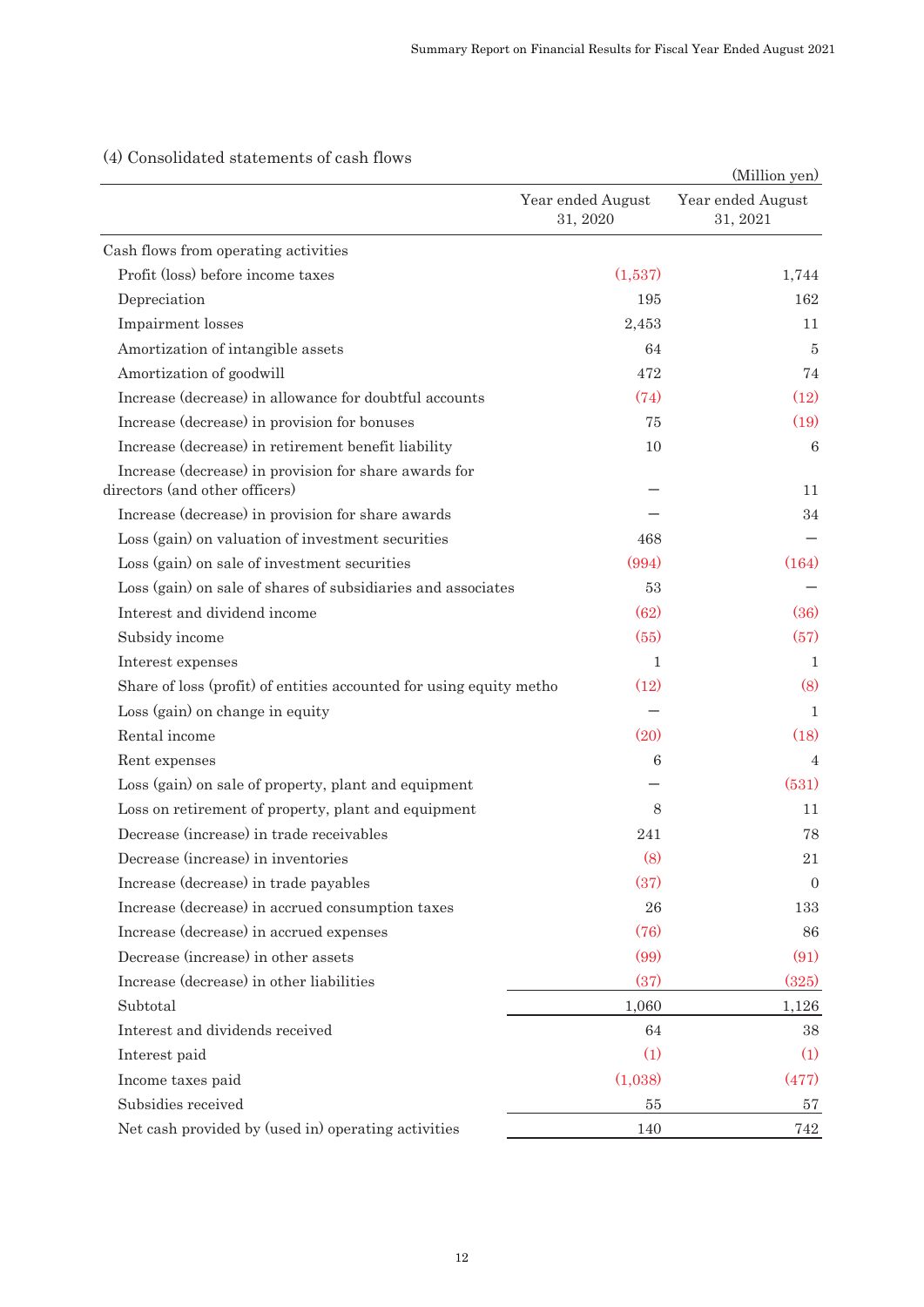|                                                      |                               | (Million yen)                 |
|------------------------------------------------------|-------------------------------|-------------------------------|
|                                                      | Year ended August<br>31, 2020 | Year ended August<br>31, 2021 |
| Cash flows from investing activities                 |                               |                               |
| Purchase of securities                               | (100)                         | (100)                         |
| Proceeds from redemption of securities               | 100                           | 100                           |
| Purchase of property, plant and equipment            | (151)                         | (165)                         |
| Proceeds from sale of property, plant and equipment  | $\overline{2}$                | 1,235                         |
| Purchase of intangible assets                        | (166)                         | (24)                          |
| Purchase of investment securities                    | (191)                         |                               |
| Proceeds from sale of investment securities          | 1,674                         | 221                           |
| Proceeds from redemption of investment securities    | 200                           | 200                           |
| change<br>in scope of consolidation                  | (66)                          |                               |
| Loan advances                                        | (1)                           |                               |
| Proceeds from collection of loans receivable         | 80                            |                               |
| Payments of guarantee deposits                       | (69)                          | (36)                          |
| Proceeds from refund of guarantee deposits           | 14                            | 52                            |
| Decrease (increase) in time deposits                 | (100)                         | 200                           |
| Other, net                                           | 17                            | 15                            |
| Net cash provided by (used in) investing activities  | 1,243                         | 1,697                         |
| Cash flows from financing activities                 |                               |                               |
| Proceeds from borrowings                             |                               | 1,000                         |
| Repayments of borrowings                             | (6)                           | (1,000)                       |
| Purchase of treasury shares                          | (1,259)                       |                               |
| Dividends paid                                       | (797)                         | (626)                         |
| Repayments of lease obligations                      | (0)                           | (1)                           |
| Net cash provided by (used in) financing activities  | (2,063)                       | (628)                         |
| Net increase (decrease) in cash and cash equivalents | (679)                         | 1,811                         |
| Cash and cash equivalents at beginning of period     | 7,445                         | 6,765                         |
| Cash and cash equivalents at end of period           | 6,765                         | 8,577                         |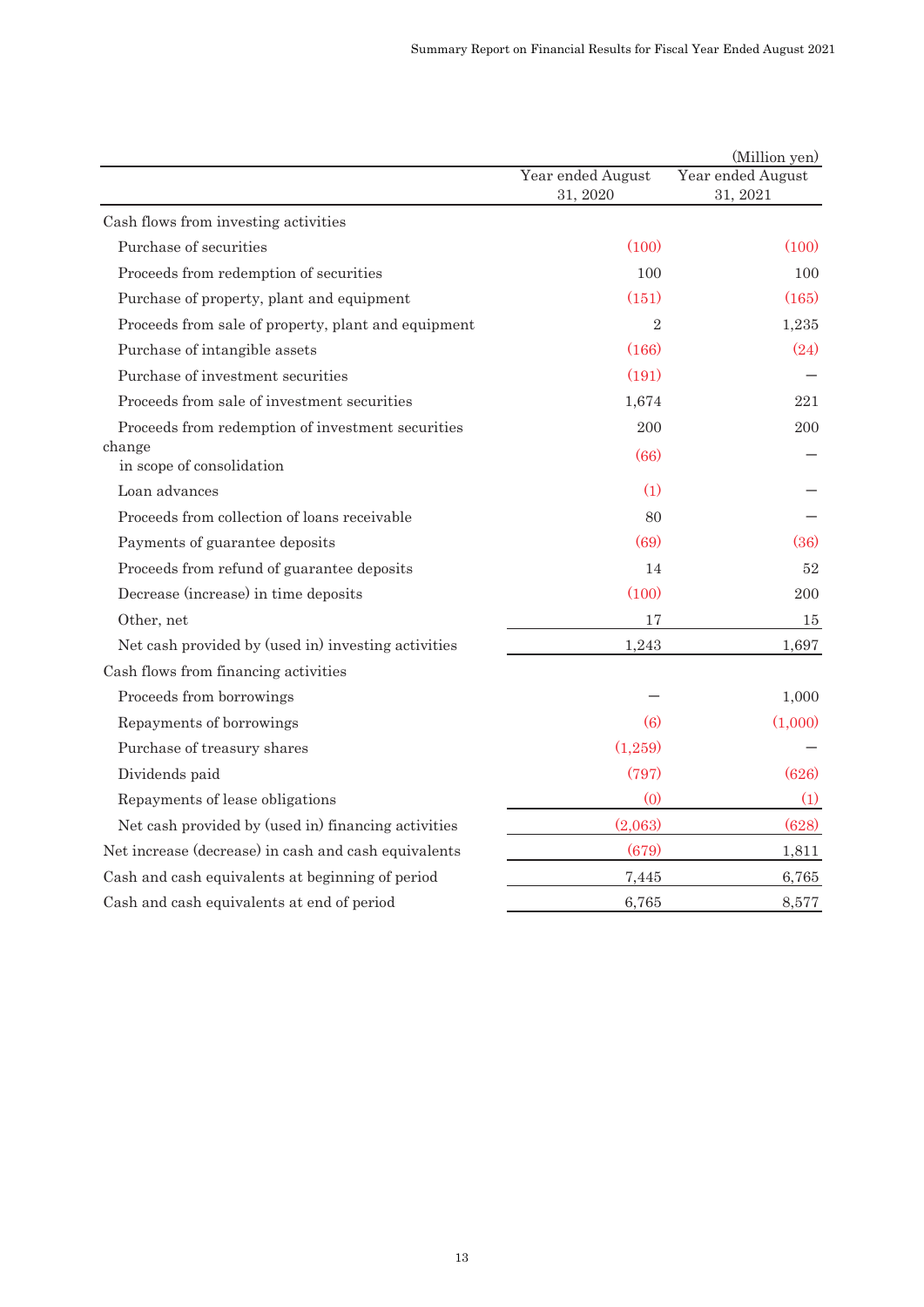$(\mathbf{M}^{\text{H}})\mathbf{H}^{\text{H}}$ 

## Segment Information

#### 1. Information about Segment Sales and Income (Loss)

Previous consolidated fiscal year (From September 1, 2019 to August 31, 2020)

|                          |                                              |                                       |                              |        |         | (Million yen) |
|--------------------------|----------------------------------------------|---------------------------------------|------------------------------|--------|---------|---------------|
|                          |                                              | Reportable segment                    |                              |        |         |               |
|                          | Meiko Gijuku<br>directly operated<br>schools | Meiko Gijuku<br>franchised<br>schools | Japanese<br>language schools | Total  | Others* | Total         |
| Net sales                |                                              |                                       |                              |        |         |               |
| Sales to third party     | 10,297                                       | 4,349                                 | 1,156                        | 15,803 | 2,414   | 18,218        |
| Intersegment sales       |                                              | 743                                   |                              | 748    | 68      | 816           |
| Total                    | 10,301                                       | 5,093                                 | 1,156                        | 16,551 | 2,483   | 19,034        |
| Segment income(loss)     | 294                                          | 1,428                                 | 54                           | 1,778  | (276)   | 1,501         |
| Other items              |                                              |                                       |                              |        |         |               |
| Depreciation             | 69                                           | 70                                    | 16                           | 156    | 32      | 189           |
| Amortization of goodwill | 228                                          |                                       | 169                          | 398    | 74      | 472           |

(Note)

\* "Others" consists of the operating segments not included in reportable segments. It includes Kids Business (Afterschool), Sports Business (Meiko Soccer School etc.), Waseda Academy Kobetsu Schools, RED Business, Meiko Kids e and other businesses of consolidated subsidiaries.

\*\* Information about assets and liabilities are not disclosed because it is not treated as information that is central to the allocation of management resources and the evaluation of business performance.

\*\*\* The Company sold all of its shares in Youdec Co., Ltd. As a result, Youdec Co., Ltd. and its subsidiary, KOYO SHOBO Co. has been excluded from the scope of consolidation. In preparing the consolidated financial statements, the income statement up to the deemed sale date has been consolidated, assuming that the deemed sale date of Youdec Co., Ltd. shares is March 1, 2020.

Current consolidated fiscal year (From September 1, 2020 to August 31, 2021)

|                          |                                              |                                       |                              |        |         | <i>(willhon yen)</i> |
|--------------------------|----------------------------------------------|---------------------------------------|------------------------------|--------|---------|----------------------|
|                          | Reportable segment                           |                                       |                              |        |         |                      |
|                          | Meiko Gijuku<br>directly operated<br>schools | Meiko Gijuku<br>franchised<br>schools | Japanese<br>language schools | Total  | Others* | Total                |
| Net sales                |                                              |                                       |                              |        |         |                      |
| Sales to third party     | 11,557                                       | 4,505                                 | 840                          | 16,903 | 2,135   | 19,039               |
| Intersegment sales       |                                              | 892                                   | 3                            | 895    | 28      | 924                  |
| Total                    | 11,557                                       | 5,397                                 | 844                          | 17,799 | 2,164   | 19,963               |
| Segment income(loss)     | 1,338                                        | 1,367                                 | (176)                        | 2,529  | (269)   | 2,259                |
| Other items              |                                              |                                       |                              |        |         |                      |
| Depreciation             | 40                                           | 59                                    | 15                           | 115    | 37      | 153                  |
| Amortization of goodwill |                                              |                                       |                              |        | 74      | 74                   |

(Note)

\* "Others" consists of the operating segments not included in reportable segments. It includes Kids Business (Afterschool), Sports Business (Meiko Soccer School etc.), Waseda Academy Kobetsu Schools, RED Business, Meiko Kids e and other businesses of consolidated subsidiaries.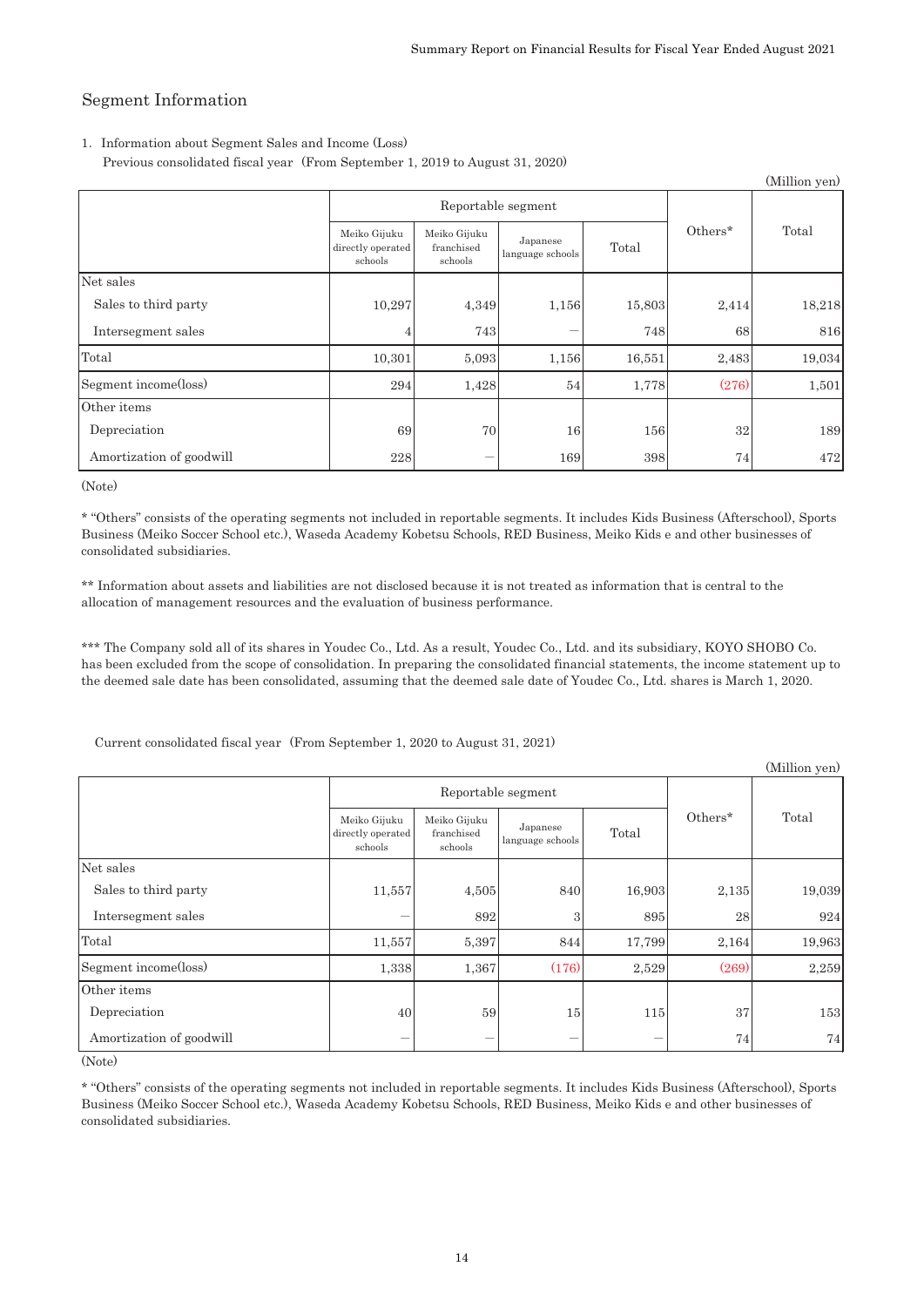\*\* Information about assets and liabilities are not disclosed because it is not treated as information that is central to the allocation of management resources and the evaluation of business performance.

\*\*\* Tokyo Ishin Gakuin Co., Ltd. was excluded from the scope of consolidation due to the completion of liquidation on June 30, 2021. In the current consolidated fiscal year, only the profit and loss statement up to the time of completion of liquidation is consolidated.

2䠊Reconciliation of dfference between reportable segment totals and consolidated financial statement totals (Matters relating to reconciliation of differences)

|                                   |                            | (Million yen)              |
|-----------------------------------|----------------------------|----------------------------|
| Sales                             | Year ended August 31, 2020 | Year ended August 31, 2021 |
| Reportable segment total          | 16,551                     | 17,799                     |
| Sales for "Others" category       | 2,483                      | 2,164                      |
| Intersegment eliminations         | (816)                      | (924)                      |
| Net sales in financial statements | 18,218                     | 19,039                     |
|                                   |                            | (Million yen)              |
| Profit                            | Year ended August 31, 2020 | Year ended August 31, 2021 |

| Profit                                   | Year ended August 31, 2020 | Year ended August 31, 2021 |
|------------------------------------------|----------------------------|----------------------------|
| Reportable segment total                 | 1,778                      | 2,529                      |
| Income (Loss) for "Others" category      | (276)                      | (269)                      |
| Corporate expenses                       | (1, 287)                   | (1.290)                    |
| Operating income in financial statements | 214                        | 969                        |

(Note)

Corporate expenses are mainly expenses that relate to the General Affairs section of the parent company that are not attributable to the reportable segment.

| Other Items  |                               | Reportable segment<br>total   |                               | $\rm{Others}$                 | Reconciliations               |                               | Amount in consolidated financial<br>statements |                               |
|--------------|-------------------------------|-------------------------------|-------------------------------|-------------------------------|-------------------------------|-------------------------------|------------------------------------------------|-------------------------------|
|              | Year ended August<br>31, 2020 | Year ended August<br>31, 2021 | Year ended August<br>31, 2020 | Year ended August<br>31, 2021 | Year ended August<br>31, 2020 | Year ended August<br>31, 2021 | Year ended August<br>31, 2020                  | Year ended August<br>31, 2021 |
| Depreciation | 156I                          | 1151                          | 32                            | 37                            |                               |                               | 195                                            | 162l                          |

(Note)

Adjustment of depreciation and amortization is mainly depreciation and amortization of assets related to administrative divisions such as the general affairs division of the parent company's head office that do not belong to any reportable segment.

Per share information

| Year ended August 31, 2020  | Year ended August 31, 2021 |                      |             |
|-----------------------------|----------------------------|----------------------|-------------|
| Net assets per share        | 377.67 yen                 | Net assets per share | 399.67 yen  |
| Net income (loss) per share | $(85.21)$ yen              | Earnings per share   | $45.47$ yen |

(Note)

\* As there is no potential shares, we do not disclosure the diluted net income per share.

\*\* Net income per share or basis for calculation of net income (loss) per share